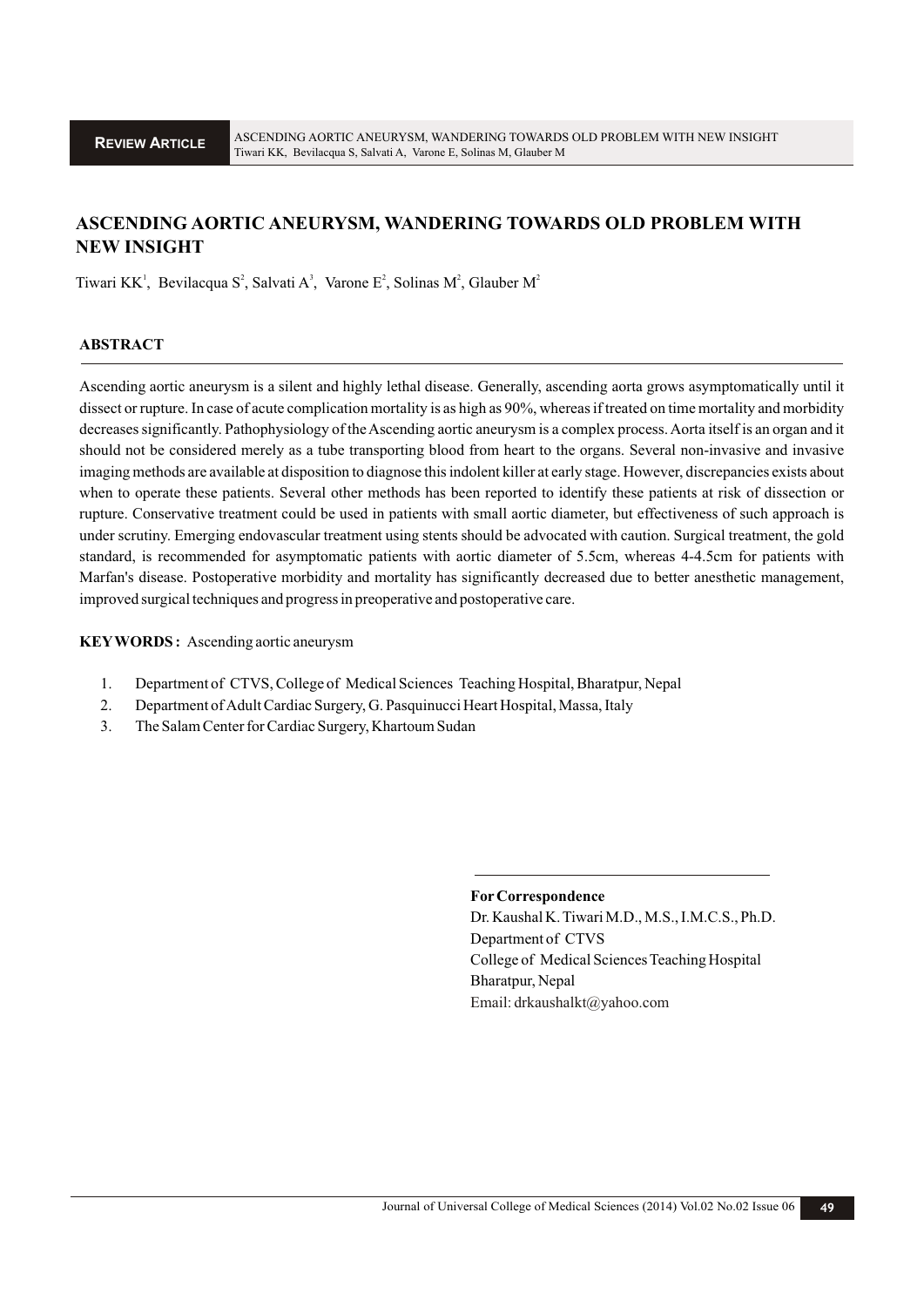## **BACKGROUND Epidemiology**

Cardiovascular diseases are one of the most important cause of death in the majority of developed countries. Cardiovascular morbidity and mortality are in rise in many developing countries. Among cardiovascular pathologies, aortic aneurysms probably represent the most lethal and indolent enemy of the medical community. Usually, they silently and asymptomatically grow up until an acute and often catastrophic complication occurs. The threats of a nonoperated aortic aneurysm include dissection or rupture of the aorta, subsequently leading to death. In contrast, despite the armamentarium of modern perioperative and post-operative cardiac surgical care, the risk of surgery include paraplegia, stroke, bleeding, and mortality ranging from 3 to 9% after elective surgery. Conversely, in cases of acute events mortality can be as high as 90%. In the United States, aortic aneurysms (thoracic and abdominal) constitute the  $17<sup>th</sup>$ leading cause of death in the general population and the  $15<sup>th</sup>$  for individuals older than 65 years. Approximately 15,000 individuals die every year from this pathology in the United States of America', which is more than death caused by HIV infection. Even if less frequent than abdominal aneurysm, thoracic aortic aneurysms (TAAs) have a reported incidence of about 10 cases per 100,000 patients/year, with a yearly risk of rupture or dissection of 7%. Significant heterogeneity occurs in distribution of aneurysm disease along the aorta, with 50% of all TAA involving the ascending aorta, 10% the arch, and  $40\%$  the descending aorta<sup>2,3</sup> (Figure 1).

Cumulative and yearly risks of aortic dissection and rupture increase as the aneurysm size increases. Incidence of dissection in female patients have been shown to be higher than male, which could be due to a given aortic diameter representing proportionally greater dimension in smaller women. In front of a similar distribution of TAA between sexes, 79% of acute complications inexplicably occur in women".





#### **Definition**

Aortic aneurysm can be defined as a localized undue dilation with 50% increase in size over the normal diameter. The "normal diameter" strictly depends on age, sex and body size, as well as the anatomical localization of the affected aorta. For the physiologically smaller abdominal aorta, the term aneurysm is usually limited to diameters exceeding 30 mm, while, on the contrary, a TAA should be conventionally larger than 40mm. According to Elefteriades J, ascending aortic aneurysm are divided into three categories, according to the pattern of the involvement of the aortic root. These are supracoronay aneurysm, annuloaortic ectasia (Marfanoid) and tubular diffuse enlargement of the aorta. (Figure 2)

**Figure 2: Types of ascending aortic aneurysms**



#### **Symptoms**

Patients with a TAA are usually asymptomatic and diagnosed by chest X-rays or CT-scan requested for other reason. Thoracic aortic aneurysm can cause symptoms by compressing nearby structure. Hoarseness of voice could be a presenting symptom if it compresses recurrent laryngeal nerve; stridor, dyspnea from tracheal, bronchial or lung compression; dysphagia from esophaseal compression; and plethora and edema, from superior vena cava compression. A dull and vague pain in neck and jaw may be an indication of aortic arch aneurysms, while back, interscapular, and/or left shoulder pain may occur with descending aortic aneurysms. dissects or ruptures. Frequently, patients present with sign and symptoms of aortic insufficiency, which ought to be the main reason behind patient coming to clinical attention. Ultimately, acute syndrome including aortic dissection or aortic rupture, if could make to the hospital, might present with potentially lethal outcomes.

#### **Pathophysiology**

Pathophysiology of ascending aortic aneurysm is complex. Risk factors for the development of thoracic aortic aneurysms **Example 5 ASSEM** EXISK TACTORS TOT the development of thoracic aortic aneurysms<br> **40**<br>
40<br>
40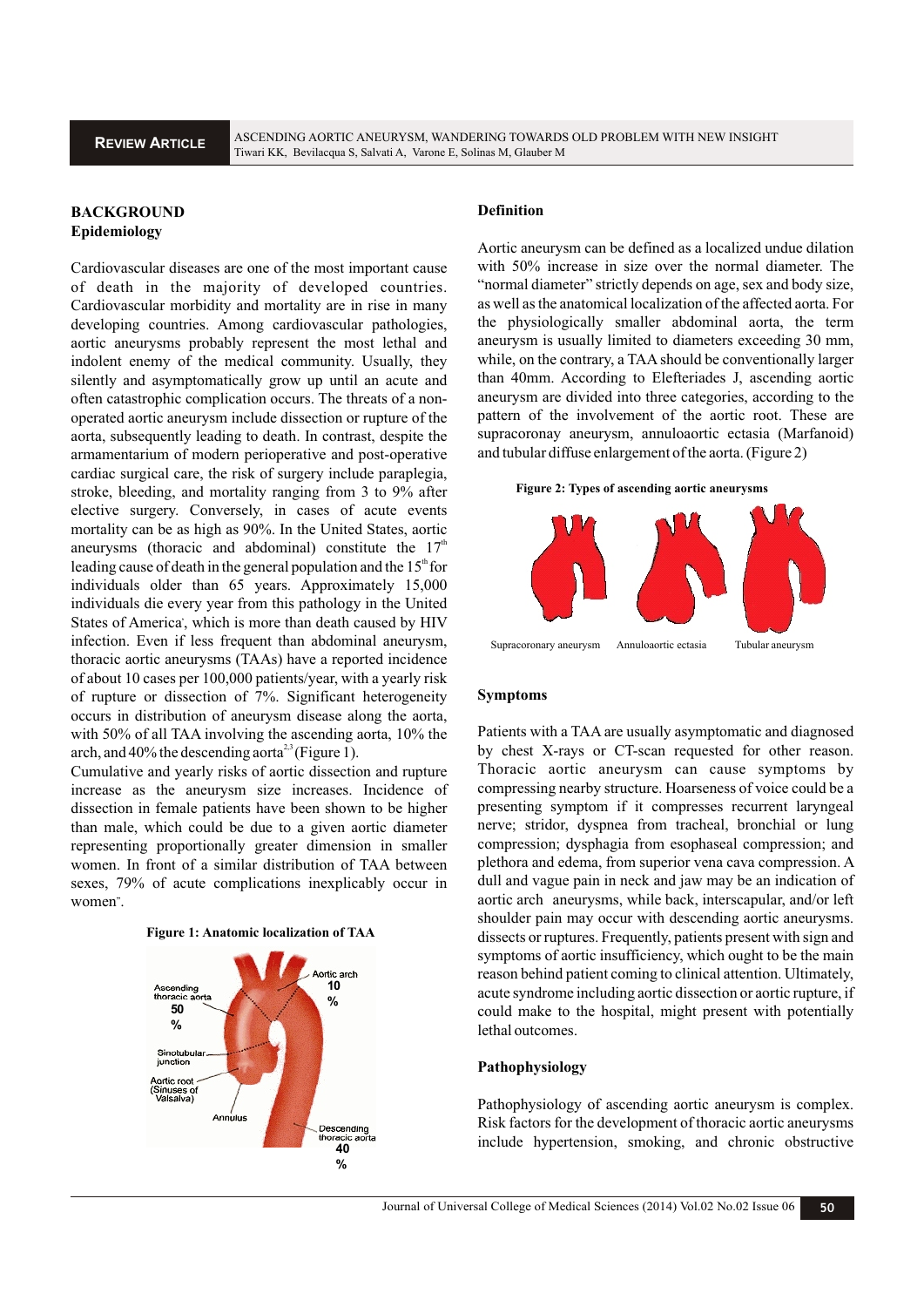### **REVIEW ARTICLE**

pulmonary diseases. Ascending aortic aneurysms are also related with bicuspid aortic valve. Additionally, several genetic syndromes with a predisposition for ascending aortic aneurysms have been identified. Most common genetic diseases effecting thoracic aorta are: Marfan Syndrome, Loeys-Dietz Syndrome, Ehler-Danlos Syndrome, Turner Syndrome, familial thoracic aortic aneurysm Syndrome, and still others are idiopathic.

Historically, it was supposed that aortic dilation and strength reduction of the aneurysmatic aortic wall were exclusively related to primary connective tissue alterations. Recent data support that aortic wall remodeling is a dynamic process with active involvement of the immunological system and smooth muscle cells (SMCs). TAA formation and progression is a multifactorial process that involves both cellular and extracellular Mechanism.

### **Figure 3**: **The pathogenesis of TAA basically involves four essential mechanisms**



- 
- chronic inflammation
- $\bullet$  cytokine activity
- smooth muscle cell (SMC) loss

These four mechanisms interact to undermine the integrity of the aortic wall leading to aneurysm formation, growth, and, ultimately dissection or rupture.

### **Histopathology**

Pathologically, cystic medial necrosis and lamellar medial necrosis are found in the arterial wall of the dissected aorta with helicoids hypertrophy of the collagenous fibers, rarefaction and fragmentation of the elastic fibers in the tunica media. It has shown that there are abnormalities in collagen and elastin in the tunica media of the dissected aorta. The pathological findings of patients without Marfan syndrome show rupture and decrease in elastic fibers in the tunica media. Thus, it is considered that fragility of the tunica media is still a cause of aortic dissection in patients without Marfan syndrome. According to Illiopoulos and co-authors the ascending aortic tissue undergoes major wall remodeling on diameter enlargement, with the decrease in media partly compensated by an increase in intimal thickness. They have also found that elastin and collagen area densities decreased in the media layer of TAA specimens as compared to control specimens. Furthermore, they have reported a decreased elastin density in the intima and entire wall of TAA and an increased collagen density in the adventitia and an invariant density in the entire wall. Decrease elastin content substantiate the deficient extensibility of ascending aortic aneurysm.

The extracellular matrix (ECM), which is made of the same elastic fibers and collagenous fibers that exist in the tunica media, plays a role in maintaining the shape of the aortic wall. The matrix metalloproteinases (MMP) are a heterogenous family of enzymes that, altogether, are capable of degrading all the constituents of the ECM. They are required for normal development and for general turnover of the ECM, but are elevated in many pathological conditions including inflammatory diseases. MMPs are tightly regulated at three main points, transcription, activation, and inhibition. All of them are secreted in a proform, which requires initial activation by another proteinase, and once activated, there are at least four specific MMP inhibitors (tissue inhibitors of Metalloproteinase, or TIMPS), which can bind them irreversibly.

◆ chronic inflammation The role of MMP-2 (Gelatinase A) and MMP-9 (Gelatinase B) • extokine activity<br>studied. MMP-2 and MMP-9 generated in the macrophages • smooth muscle cell (SMC) loss cut the type IV collagen in the elastic fibers and basement in the development of aortic aneurysm has been extensively membrane, and break the tunica media of the aortic wall, resulting into a fragile and enlarged aorta. MMP-9 is also produced by fibroblasts or SMCs that have been stimulated to undergo a phenotypic switch favouring synthetic activity. Most of the studies showed the role of MMP-2 in abdominal aortic aneurysm, whereas the contribution of MMP-2 to the development of TAA is not fully defined. Studies focusing on idiopathic TAAs have failed to show an increase in MMP-2 levels compared to normal aortas.

> MMPs degrade the structural proteins of the aortic wall. These enzymes are normally antagonized by TIMPs and fibrillin-1 gene. Recently, it has been demonstrated an excessive lysis of matrix in ascending aortic aneurysms and dissections. It is hypothesized that aneurysm patients are genetically prone to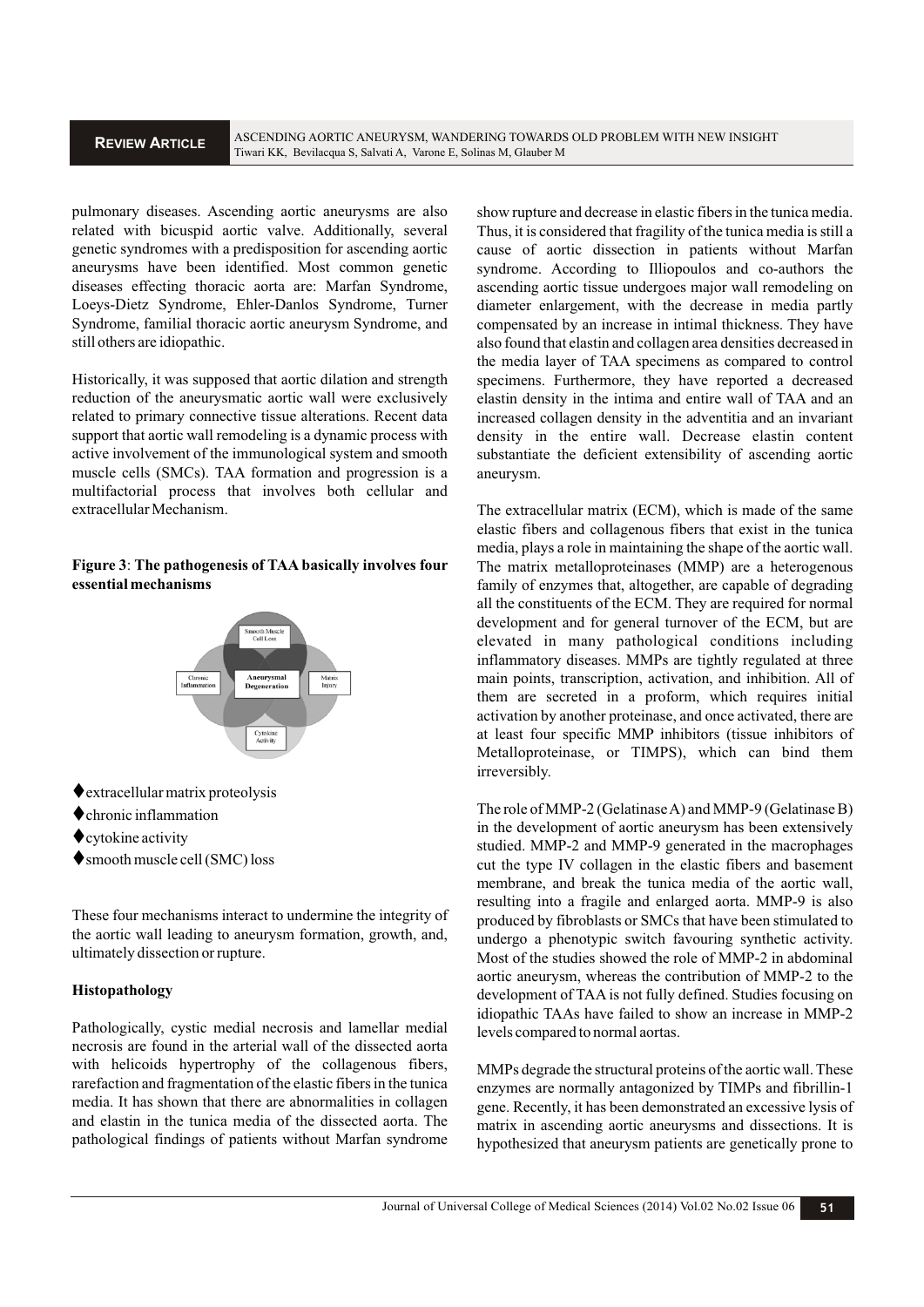excessive MMPs activity, leading ultimately to degradation and thinning of the aortic wall with subsequent increase of the aortic diameter and aneurysm formation.

#### **Inflammatory and immune mechanism**

Inflammatory cells like monocytes, macrophages, plasma cells, B-lymphocytes, and T-lymphocytes actively participate in the genesis of aneurysms. Tang et al. suggested that the outward vascular remodeling and intimal expansion of TAA correlate with the extent of a Th1 immune response ("IFN-γ driven")<sup>11</sup>, which causes production of cytokines such as IFNγ, TNF-α and various chemokines, all contributing to leukocyte recruitment, cell-mediated inflammation and tissue damage.

#### **Biomechanical property of the aorta**

Result of above mentioned pathophysiological processes lead to alteration of one of the important property of the aorta, i.e. biomechanical property. Biomechanical properties of the aorta may have additional value regarding the occurrence of aortic dilatation, dissection, and rupture in aortic degenerative disease and may contribute to the risk stratification of patients at risk for aortic complications. The ultimate goal in the care of a patient with an aortic aneurysm is to prevent rupture, a material failure that occurs when the aortic wall stress exceeds the tensile strength. According to the law of LaPlace, wall tension is influenced by intramural pressure, vessel diameter, and wall thickness, and the application of this tension to a defined area indicates wall stress. Therefore, the aorta, we are realizing, is "much more than a tube", as stated by a pioneer in the study of ascending aortic aneurysm pathology. It is more complex than passive, hollow conduit for delivery of blood to the vital organs. Aorta is rather to be considered as an organ itself, with complex histological structure and intrinsic biology, which dynamically interact to create a sophisticated mechanical bio-machine that works to optimize ventricular work and control delivery of blood and signals to tissues. The material properties of the normal and aneurismal aorta with regard to breaking stress and distensibility or stiffness have been an area of intense study.

Once aneurysm formation is initiated, it is associated with destructive remodeling of the aortic wall, the time course of which is characteristic of steady structural deterioration, radial enlargement, rearrangement of hemodynamic loads, and ultimately rupture. The biomechanical behavior of arterial tissue is generally attributed to the status of the structural proteins present. Elastin provides distensibility and recoil at lower pressures, whereas collagen provides tensile strength

and stiffness at higher pressures. Loss of elastic fibers and derangements in collagen cross-linking seems to be involved in the TAA. Aneurysm rupture is a biomechanical failure that occurs when the stresses exerted on the aortic wall by hemodynamic loads exceed the tissue's capacity to sustain stress. Knowledge of the mechanical properties of aortic aneurysms, together with their individual geometry, is vital in predicting their risk of rupture. Biomechanical properties of the aorta can be expressed in terms of distensibility (percentage of luminal increase per pressure increase {in millimeters of mercury}during a heart beat cycle) or the propagation velocity of the pulse or flow wave through the aorta (pulse wave velocity, flow wave velocity propagation)". Koullias and colleagues offered an estimate of the *in vivo* mechanical properties like distensibility, aortic wall stress and Incremental elastic modulus of TAA. Okamoto and associates examined the *in vitro* properties (opening angle, biaxial elastic, and uniaxial circumferential strength tests) of dilated ascending aorta, and Vorp and coworkers compared the biomechanical properties (Maximum tissue stiffness and tensile strength) of TAA with respect to the non-aneurismal aorta, reporting lower strength and higher stiffness on the former. A change in aortic radius caused by an incremental change in pressure describes vessel distensibility, and a lack of distensibility or resistance to deformation is referred to as stiffness. Aortic distensibility decreases with increase in aortic diameter, which emphasize aortic stiffness as a potential predictor of aortic dilatation and aortic dissection in Marfan patients. Several studies evaluated by echocardiography and MRI have demonstrated increased , aortic stiffness in TAApatients.

There has been strong evidence from many reports that the mechanical properties and strength of aortic wall tissue show pronounced age dependency. In particular, Okamoto and colleagues reported a negative correlation of failure stress with age for the dilated ascending thoracic aorta, whereas same finding for the healthy descending aorta has been demonstrated in several other studies<sup>81,89</sup>. Other studies also disclosed that the aorta becomes less extensible and stiffer as a result of aging.

#### **DIAGNOSIS**

#### **Instrumental evaluation of the ascending aorta**

For the diagnosis of aortic aneurysm several diagnostic tools are available ranging from non-invasive examination ( Chest X-ray, Echocardiography, Computed tomography and MRI) to invasive examination like angiography. Noninvasive imaging is essential for assessment of aortic size and in some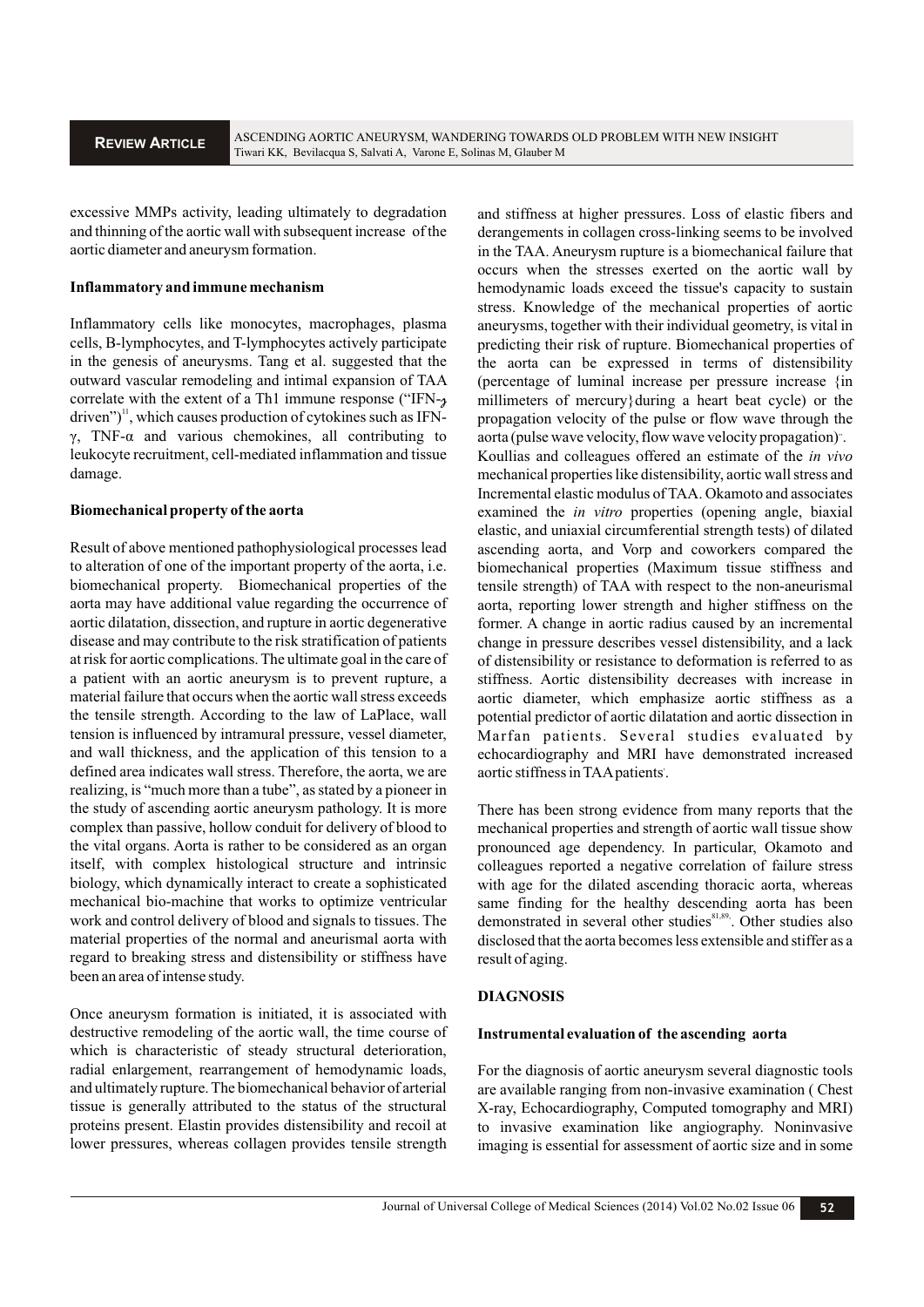cases functional parameters. It is important to know the accurate size of the aorta because key decisions regarding management of the aortic aneurysm depend on size.

### **Chest X-Ray**

Chest X-ray often performed as a part of general examination in patients with potential cardio-pulmonary disease. It sporadically detects abnormalities of aortic contour or size that require definitive aortic imaging.

#### **Echocardiography**

Echocardiography is one of the most used imaging modality in the cardiology, which has a high sensibility and specificity in diagnosing variety of cardiac pathology including ascending aortic aneurysm. Transthoracic echocardiography (TTE) is more readily available, easy to use, transportable and cost effective. No need of contrast and sedation make it as a first line diagnostic tool in clinical set up. However, transesophageal echocardiography (TEE) is superior to TTE and more accurate for assessment of the thoracic aorta, but sometime requires sedation and has a small risk of complications like esophageal perforation (less than 0.03%). In addition, with diagnosis of aortic dilatation, echocardiography may reveal other associated pathology that suggests the underlying etiology of the aortic disease (eg, bicuspid aortic valve). Nevertheless, for accurate evaluation of ascending aortic aneurysm and to confirm the indication for surgery, there are some restrictions. TTE and TEE are user dependent. TTE can only visualize the proximal part of the ascending aorta, thus it can miss an aneurysm of the midportion of the ascending aorta. Even TEE is limited by the interposed tracheal air column and can be "blinded" to the upper portion of the ascending aorta. Furthermore, there is no universal agreement for exact place of aortic diameter measurement and whether the aortic wall should be included or excluded in the aortic diameter measurement.

#### **CTScan**

New generation helical CT scan has a sensitivity up to 100% and specificities of 98% to 99% for diagnosing abnormalities of the thoracic aorta. IRAD data shows that in some centers, CT has been used more frequently than Echo in case of aortic dissection. Major advantages of CT scan are: very wide availability, ability to image entire aorta, including lumen, wall and periaortic region. Additionally, CT scan is more or less exact in the size measurement, and it has a shorter examination time. Three dimensional reconstruction of CT images has an important role in the planning of surgery.

However, a CT scan with axial images cannot properly evaluate the very proximal portion of the ascending aorta. In addition, motion artifact can adversely affect the resolution of CT images of the aorta, although technology is improving, especially with ECG gated tomographic angiography. Furthermore, risk of renal damage from the contrast media used during CT scan is a real obstacle in some patients.

#### **Angiography**

The shape of the aorta is ideally seen angiographically. Images of the aortic contour are exceptional and morphology of the aortic can be seen beautifully. This can facilitate accurate surgical planning. Additionally, it allow for evaluation and treatment of coronary artery disease, aortic branch disease, as well as assessment of aortic valve and left ventricular function. $\frac{97}{7}$  However, diameter of the ascending aorta from the angiographic images is not always accurate and simple to calculate. It is not available universally because it requires the presence of experienced physician to perform. It has disadvantage of being invasive procedure that is time consuming and require contrast medium with exposure to radiation.

#### **Magnetic Resonance Imaging**

Magnetic resonance imaging (MRI) has been recommended as the technique of first choice for the detection and follow-up of both aortic complications and premorbid conditions, such as intramural hematoma, and aortic aneurysm. Its other advantages are ability to assess branch artery involvement, diagnosing aortic valve pathology, and left ventricular dysfunction. MRI is inherently a multiplane modality that can provide high quality images of the aorta in transverse, axial, sagittal, and coronal plane, as well as in left anterior oblique view. MRI has shown high sensibility and specificity both for initial diagnosis and progression of aneurismal disease. MRI offers a non-invasive and accurate evaluation of TAA and it doesn't require nephro-toxic contrast agent or ionizing radiation, although it takes longer time to acquire images and might need sedation in some patients and is not widely available in an emergency basis.  $39,42$  It is also contraindicated in claustrophobic patients, and patients with metallic prosthesis and pacemakers. Use of cine-MRI techniques, combined to non-invasive haemodynamic data, offers both a morphological and functional examination of the entire aorta, which can provide with information about diameter, geometry, blood flow and aortic wall mechanical properties.<sup>44</sup>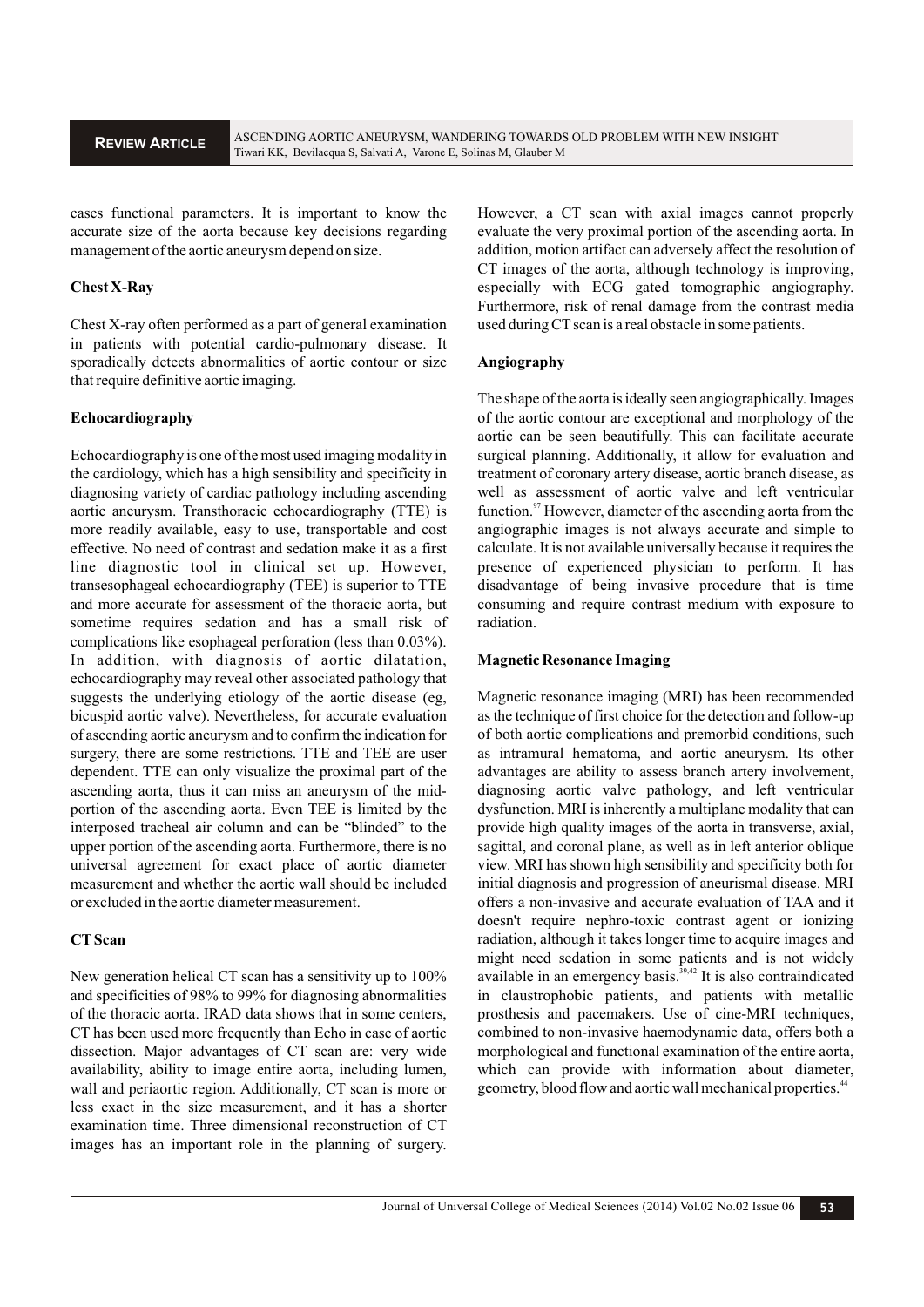### **Functional MRI Examination**

Most of the study to evaluate ascending aorta using functional MRI has been done in Marfan patients or patients with bicuspid aortic valve.<sup>35</sup> However, its role in evaluating biomechanical property of the ascending aorta in other patients could be valuable as well. Information supplied by functional MRI may have utility in thoracic aortic disease management. Important parameters evaluated by functional MRI are:

#### **Aortic distensibility**

The ratio of aortic diameter (or area or volume) and pulse pressure yields a derivative for *in vivo* measurable stiffness, called aortic distensibility.<sup>34</sup> Aortic distensibility can be calculated using functional MRI. To calculate it following formula is used.

#### $D = (A max - A min)/[A min x (P max P min)]$

D=distensibility  $(10^3$ mmHg<sup>-1</sup>), A max=maximal (systolic) aortic area (mm<sup>2</sup>), A min=minimal (diastolic) aortic area (mm<sup>2</sup>), P max=systolic blood pressure (mmHg), P min=diastolic blood pressure (mmHg).

Previous studies have shown significantly decrease distensibility of non dilated ascending aorta in Marfan syndrome and bicuspid aortic valve patients when compared to healthy subjects<sup>34,35</sup>. In addition, increasing size of ascending aorta has inverse relationship in determining the distensibility of the aorta.

#### **Fourdimensional flow study**

Given that flow phenomena are important in the hemodynamic etiology of various vascular pathologies, the presence of these flow abnormalities, e.g. blood acceleration, and degradation of measurement accuracy is important to evaluate using functional MRI. The concurrent presentation of 4D velocities and acceleration data demonstrates the potential of this technique to provide a comprehensive measurement of the proximal cardiovascular hemodynamic environment.

#### **Maximal rate of Systolic distension and diastolic recoil**

Recently, Aquaro et al has evaluate elastic properties of ascending aorta in young patients under 25 years of age with bicuspid aortic valve using MRI and proposed two new functional MRI indexes, maximal rate of systolic distension (MRSD) and maximal rate of diastolic recoiling (MRDR). As

suggested by authors, MRSD is an expression of vessel distension during systole whereas MRDR represents diastolic recoil of the aorta. In these patients with bicuspid aortic valve, a significantly slow MRSD and MRDR has been observed suggesting impaired elastic property of the aorta independent of aortic diameter (Figure 5).

### **Figure 5: MRSD and MRDR in BAV patients compared to control patient. (Aquaro et al.)**



### **TREATMENT**

Gold standard for treatment of the ascending aortic aneurysm is the surgical treatment. However, conservative treatment could be advised at the initial stage with smaller aortic diameter and in patients with morbidity, high risk factors for negative surgical outcome and who are not suitable for surgical treatment due to other coexisting disease.

In adult patients, conservative managements consist of smoking cessation, life style modification, a stringent control of hypertension, lipid profile optimization, and other measure to reduce risk of atherosclerotic process. Furthermore, several other medical treatment options have been studied. Shores et al. in a randomized control study showed that Marfan patients treated daily with Propranolol has slowed aortic root dilation (0.023 vs 0.084 per year). In a recent randomized trial, angiotensin receptor blocker, losartan, added to beta blocker in a group of pediatric population with Marfan syndrome shows more effective protection to slow the progression of aortic root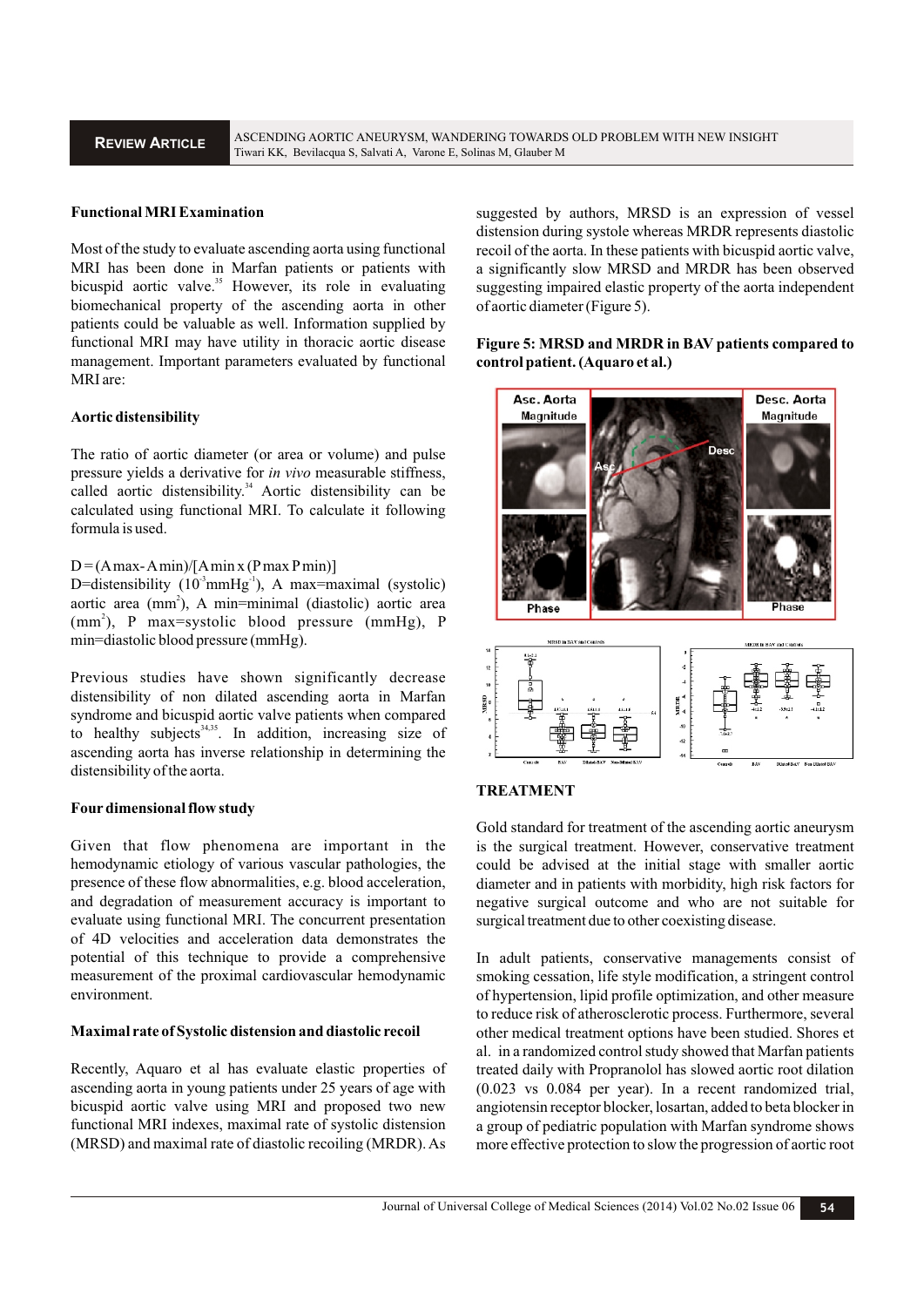dilatation. Additionally, a matrix metalloproteinase inhibitor, antibiotic doxycycline has shown promising effect in the slowing down of the growth rate of the abdominal aortic aneurysm', but no study has reported effect of doxycycline on ascending aortic aneurysm. To summarize it, none of the studies has shown proven clinical benefit of these medical therapy in the treatment of ascending aortic aneurysm.

Indications For Surgery

If medical therapy can have a palliative role only in high-risk cases, TAA surgery significantly improves 2-year survival from 24% in un-operated patients to 70% in patients undergoing aortic replacement surgery.

All together indications for TAA surgery can be divided into two broad categories.<sup>9</sup>

- 1. Mandatory indication it includes emergency situations as acute dissection, rupture and intramural haematoma and entails immediate treatment at the time of diagnosis.
- 2. Elective indication this is basically prophylactic in nature, it is reserved to chronic aneurysm and aims to avoid occurrence of acute, devastating complications.

In the light of currently available surgical techniques, myocardial protection strategies and anesthesia management, elective TAA surgery shows low operative mortality with significant improvement of prognosis at long-term follow-up. Recent series reported an operative mortality of 3-4% for elective operations". This progressive improvement in clinical outcome, during the last two decades, has led surgical community to a revision of the "classic" timing for elective surgery, suggesting more liberal and early indication.

In modern surgical practice, indication for elective TAA surgery depends on two instrumental parameters:

 Absolute diameter of aorta at the time of evaluation. Yearly growth rate of aortic diameter, independently from absolute diameter.

#### **1. Absolute Aortic diameter**

Absolute aortic size is a key determinant of diagnostic classification and therapeutic management of patients with thoracic aortic aneurysms. Clinical and instrumental criteria to indicate TAA surgery in daily practice actually vary among different surgical centers, according to their experience and operative results. A temporal evolution, towards more aggressive and individualized treatment, has been observed during the last 10-20 years. Elefteriades et al advocated "prophylactic" surgery at the diameter of 55mm for ascending aorta and 65mm for descending aorta aneurysms.<sup>9</sup> This cut-off diameters still represent the most used referral indications for surgery in nowadays practice. Later studies tried to relate surgical timing to patient's characteristics that are known to modify the referral range for "normal diameter" (as body surface area, sex and age) or influence the risk of sudden complications (aneurysm etiology, familial history of rupture or dissection, concomitant valve incompetence, etc). Ergin and co-workers suggest the ratio between measured diameter/predicted diameter (according to sex, age and body surface area) to be more effective than absolute size evaluation for surgical timing.<sup>9</sup> Concomitant risk factors for rupture or dissection (Marfan syndrome, bicuspid aortic valve, severe aortic regurgitation, aneurysm-related death in familial history, female sex, etc) usually lead to an earlier indication to surgery, with aortic ratio between 1.3 to 1.4. Body mass index also affected aortic diameter by 0.27 mm (0.14 to 0.44 mm) per unit of body mass index. Taking into consideration of these evident, in 2006, the group from Yale University proposed a new parameter for better stratifying TAA patients according to the risk of rupture, dissection or aneurysm related death: an "Aortic Size Index (ASI)" (aortic absolute diameter / body surface area) of 2.75 cm/ $m<sup>2</sup>$  or more should prompt to elective TAA surgery to avoid moderate to severe (8-20%) yearly risk of adverse events (Table 1).<sup>103</sup> By proportional hazard analysis of rupture, they have shown that the risk of rupture is 11 times higher with aortic size index 4.25 to 4.99 cm/m<sup>2</sup> than with ASI 2.00 to 2.74 cm/m<sup>2</sup>. This means that, in contrast to "classic" indications, smaller patients may benefit from operative repair at even smaller sizes. For example, a 45mm aneurysm in a small lady, with body surface area (BSA) of 1.4m<sup>2</sup>, should be nowadays surgically treated.<sup>96</sup>

**Table 1: Aortic Size Index chart ( Davies et al.)**

| Aortic size (cm)                                            |      |      |      |      |      |      |      |      |      |      |
|-------------------------------------------------------------|------|------|------|------|------|------|------|------|------|------|
| <b>BSA</b>                                                  | 3.5  | 4.0  | 4.5  | 5.0  | 5.5  | 6.0  | 6.5  | 7.0  | 7.5  | 8.0  |
| 1.30                                                        | 2.69 | 3.08 | 3.46 | 3.85 | 4.23 | 4.62 | 5.00 | 5.38 | 5.77 | 6.15 |
| 1.40                                                        | 2.50 | 2.86 | 3.21 | 3.57 | 3.93 | 4.29 | 4.64 | 5.00 | 5.36 | 5.71 |
| 1.50                                                        | 2.33 | 2.67 | 3.00 | 3.33 | 3.67 | 4.00 | 4.33 | 4.67 | 5.00 | 5.33 |
| 1.60                                                        | 2.19 | 2.50 | 2.80 | 3.13 | 3.44 | 3.75 | 4.06 | 4.38 | 4.69 | 5.00 |
| 1.70                                                        | 2.05 | 2.35 | 2.65 | 2.94 | 3.24 | 3.53 | 3.82 | 4.12 | 4.41 | 4.71 |
| 1.80                                                        | 1.94 | 2.22 | 2.50 | 2.78 | 3.06 | 3.33 | 3.61 | 3.89 | 4.17 | 4.44 |
| 1.90                                                        | 1.84 | 2.11 | 2.37 | 2.63 | 2.89 | 3.16 | 3.42 | 3.68 | 3.95 | 4.22 |
| 2.00                                                        | 1.75 | 2.00 | 2.25 | 2.50 | 2.75 | 3.00 | 3.25 | 3.50 | 3.75 | 4.00 |
| 2.10                                                        | 1.67 | 1.90 | 2.14 | 2.38 | 2.62 | 2.86 | 3.10 | 3.33 | 3.57 | 3.80 |
| 2.20                                                        | 1.59 | 1.82 | 2.05 | 2.27 | 2.50 | 2.72 | 2.95 | 3.18 | 3.41 | 2.64 |
| 2.30                                                        | 1.52 | 1.74 | 1.96 | 2.17 | 2.39 | 2.61 | 2.83 | 3.04 | 3.26 | 3.48 |
| 2.40                                                        | 1.46 | 1.67 | 1.88 | 2.08 | 2.29 | 2.50 | 2.71 | 2.92 | 3.13 | 3.33 |
| 2.50                                                        | 1.40 | 1.60 | 1.80 | 2.00 | 2.20 | 2.40 | 2.60 | 2.80 | 3.00 | 3.20 |
| $=$ low risk (~4% per yr)<br>considerate delight AAS around |      |      |      |      |      |      |      |      |      |      |

= moderate risk (~8% per vr) = severe risk  $(-20\%$  per yr

#### **2. Aortic growth rate**

Normal aorta expands about 1-2 mm over 10 years. The expansion rate of the aneurysm in the ascending aorta is about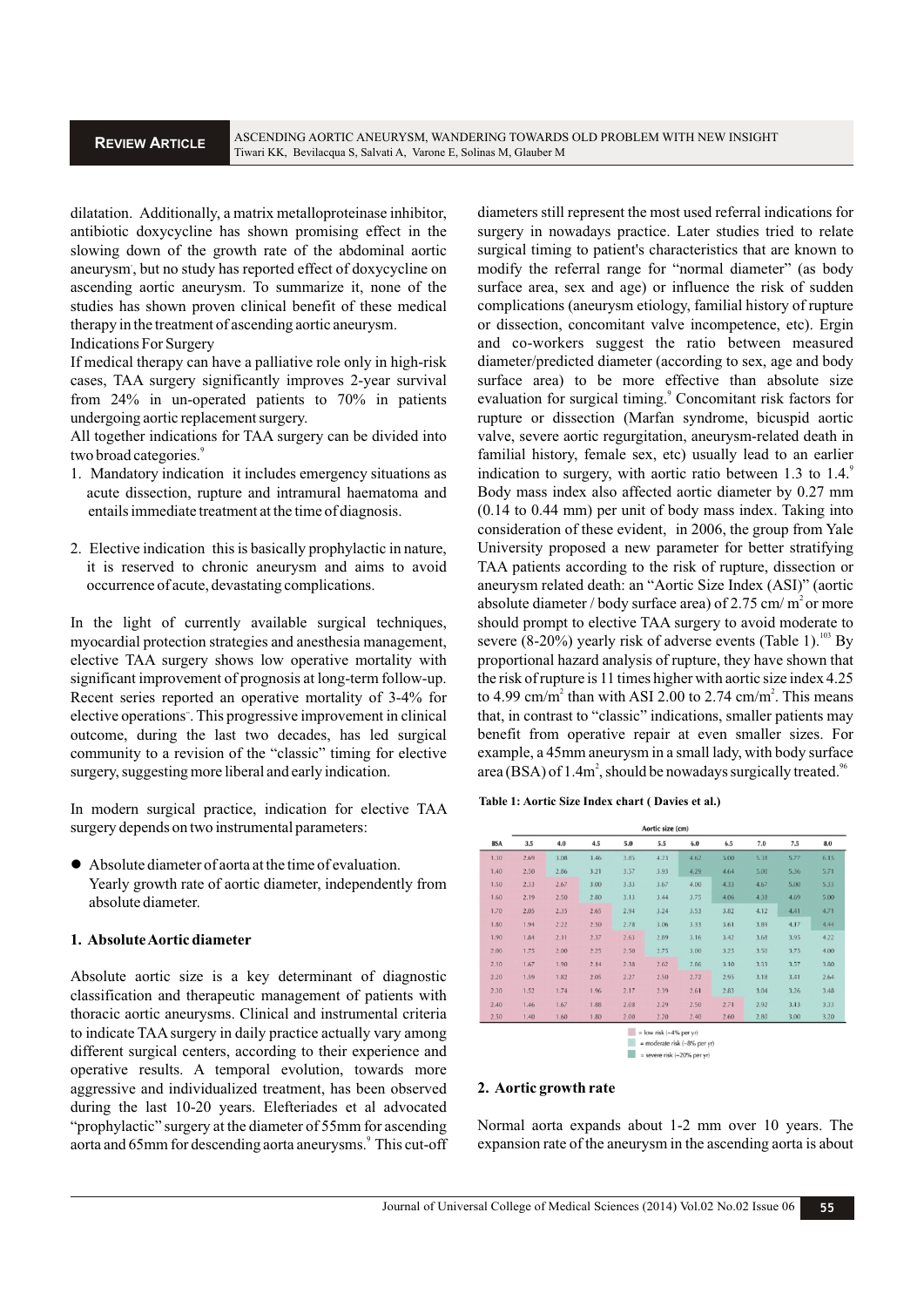1.3 mm/year, with a greater rate of 3.9 mm/year for descending aorta. The growth rate is proportional to aneurysm diameter. One study has demonstrated that in patients with ascending aorta aneurysms, with initial diameter 35-40 mm show a mean yearly progression of 2.1mm, in contrast to 5.6 mm yearly rate for aneurysm larger than 60mm Considering that rapid progression of aneurysm size as a marker of ominous events, elective surgery is generally indicated if dilation rate of pathological aorta is  $> 10$ mm per year, independently from absolute aortic diameter.

### **Surgical procedure for the treatment of Ascending aortic aneurysms**

Surgical treatment of the ascending aortic aneurysm compromises endovascular grafting and open surgical procedure. The decision to treat an aneurysm must be made with same rigor for endovascular therapy as for open surgical therapy. The presence of a small thoracic aneurysm is not a valid indication for endovascular therapy just because stent therapy is available. Furthermore, stent deployment for the ascending aortic aneurysm is not approved in most of the countries.

*Recommendation for open surgery for ascending aortic aneurysm*

Asymptomatic patients with degenerative thoracic aneurysm who are otherwise suitable candidates and for whom the ascending aorta or aortic sinus diameter is 5.5 cm or greater, should be evaluated for surgical repair.

Patients with Marfan syndrome or other genetically mediated disorders (Ehler-Danlos syndrome, Turner syndrome, bicuspid aortic valve) should undergo elective surgery at smaller diameter, i.e. 4.0 to 5.0 cm depending on the condition, to avoid acute dissection or rupture.

### **Surgical Procedures**

Separate valve and ascending aortic replacement are recommended in patients without significant aortic root dilatation, in elderly patients, or in young patients with minimal dilatation who have aortic valve disease. (*Level of Evidence: C*)

Patients with Marfan, Loeys-Dietz, and Ehlers-Danlos syndromes and other patients with dilatation of the aortic root and sinuses of Valsalva should undergo excision of the sinuses in combination with a modified David reimplantation operation if technically feasible or, if not, root replacement

with valved graft conduit. (*Level of evidence: B*). The extent of ascending aortic resection are determined by preoperative imaging and intraoperative findings. For patients with isolated ascending aortic aneurysm, resection and Dacron graft replacement is the recommended procedure.

Whereas, for patients with aortic stenosis requiring valve replacement, the choice of valve is determined by age of the patient, life expectancy, risk of complications related to anticoagulation and reoperation. For patients with aortic regurgitation, repair of the aortic valve with or without root remodeling is preferable if the valve is not severely fibrotic or calcified.

In patients with a dilated aortic root, particularly those with stenotic bicuspid valves, composite valve graft containing either mechanical or biological aortic prosthesis are implanted (Bentall Procedure). However, in elderly patients, sometime ascending aortic aortoplasty may be an acceptable option, if the aortic diameter doesn't exceed 5.0 cm.

In patients with aortic regurgitation and ascending aortic aneurysm, aortic valve repair with root-sparing procedure may be the primary option to consider (Tiron Davide operation). Similarly, Marfan patients with tricuspid aortic valve regurgitation might benefit from a modification of David reimplantation surgery.

## **CONCLUSION**

Ascending aortic aneurysm is a highly lethal and indolent disease. Usually aneurysmatic aorta grows asymptomatically until it dissects or rupture. Pathophysiology of ascending aortic aneurysm is a complex process. Diagnosis of the ascending aortic aneurysm is made incidentally. So, a high degree of suspicion and diagnostic screening using noninvasive imaging methods allow to detect and treat these vulnerable patients earlier. Conservative treatment could be advised at the initial stage with smaller aortic diameter and in patients with morbidity, high risk factors for negative surgical outcome and who are not suitable for surgical treatment due to other coexisting disease.

Surgical treatment is the gold standard for symptomatic patients and asymptomatic patients with aortic diameter more than 5.5 cm in otherwise normal patient, while 4.0-5.0 cm in Marfan patients and patients with genetically mediated process. Postoperative morbidity and mortality has significantly decreased due to better anesthetic management, improved surgical techniques and progress in preoperative and postoperative care.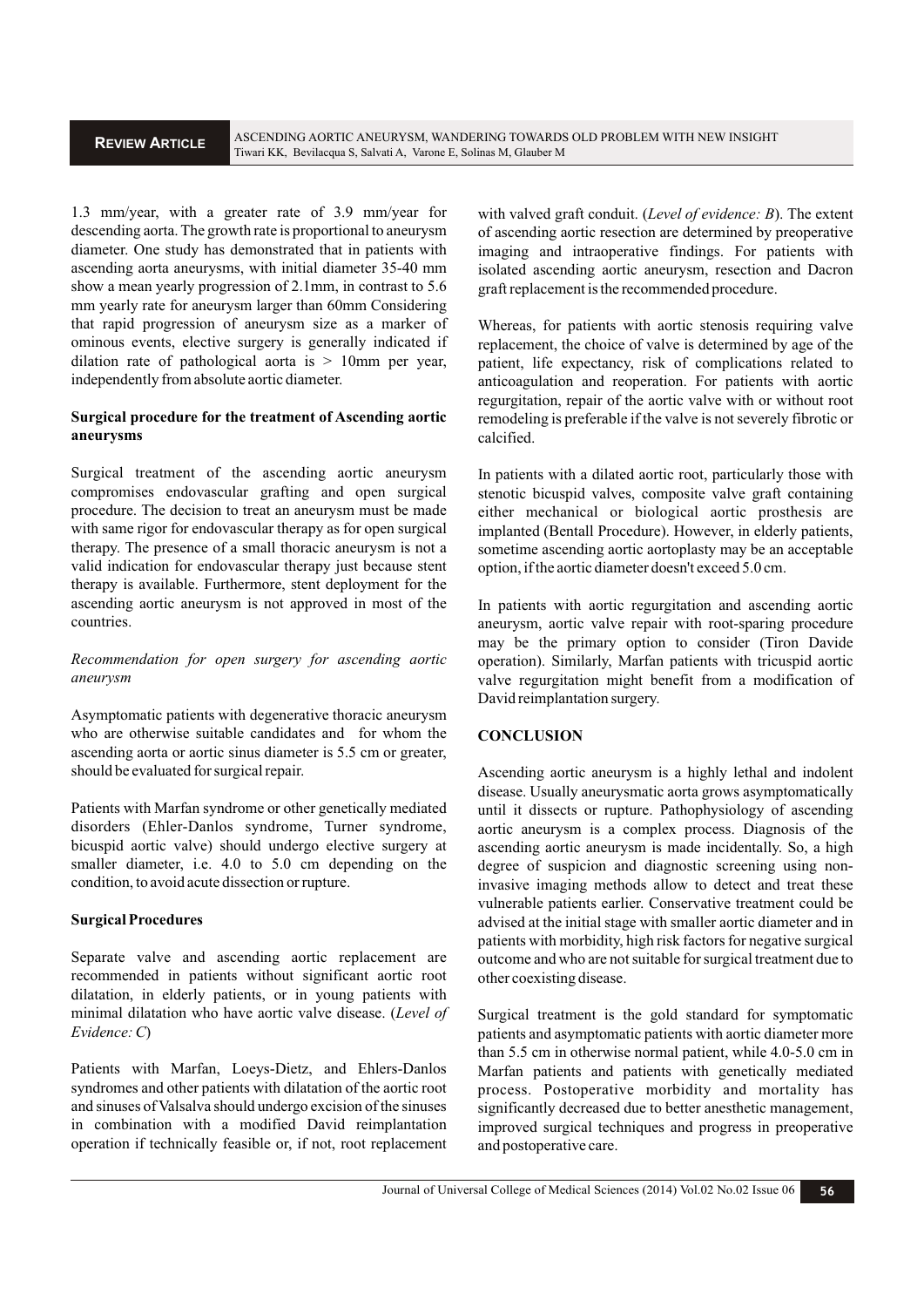#### **REFERENCE**

- *1. Sans S, Kesteloot H, Kromhout D on behalf of the Task Force. Task Force of the European Society of Cardiology on cardiovascular mortality and morbidity statistics. Europe.Eur Heart J 1997; 18: 123148. http://dx.doi.org/ 10.1093/ oxfordjournals.eurheartj.a015434*
- *2. Elefteriades JA. Natural history of thoracic aortic aneurysms: indication for surgery, and surgical versus nonsurgical risks. Ann Thorac Surg 2002;74 (Suppl):1877-80.*
- *3. Beckman JA. Aortic aneurysms: pathophysiology,epidemiology and prognosis. In: Creager MA, Dzau VJ, Loscalzo J, eds. Vascular Medicine. 2006.*
- *4. Beckman JA, Creager MA. Aortic aneurysms: Clinical evaluation. In: Creager MA, Dzau VJ, Loscalzo J, eds. Vascular Medicine. 2006.*
- *5. Coady MA, Rizzo JA, Hammond GL, Mandapati D, Darr U, Kopf GS, et al. What is the appropriate size criterion for resection of thoracic aortic aneurysms? J Thorac Cardiovasc Surg 1997;113:476-91. http://dx.doi.org/10.1016/S0022- 5223(97)70360-X*
- *6. Johansson G, Markstrom U, Swedenborg J. Ruptured thoracic aortic aneurysms: a study of incidence and mortality rates. J Vasc Surg 1995;21:985-958. http://dx.doi.org/10.1016/S0741 5214 (95)70227-X*
- *7. Clouse WD, Hallett JW Jr, Schaff HV, Spittell PC, Rowland CM, et al. Acute aortic dissection: population based incidence compared with degenerative aortic aneurysm rupture. Mayo Clin Proc 2004;79:176-80. http://dx.doi.org/10.4065/79.2.176 PMid:14959911*
- *8. Hagan PG, Nienaber CA, Isselbacher EM, Bruckman D, Karavite DJ, Russman PL et al. The international registry of acute aortic dissection (IRAD): new insights into an old disease. JAMA 2000;283(7):897-903. http://dx.doi.org/10.1001/ jama.283.7.897 PMid:10685714*
- *9. Ergin MA, Spielvogel D, Apaydin A, Lansman SL, McCullough JN, Galla JD, et al. Surgical treatment of the dilated ascending aorta: when and how? Ann Thorac Surg 1999;67:183439. http://dx.doi.org/10.1016/S0003-4975(99)00439-7*
- *10. Elefteriades JA. Thoracic Aortic Aneurysm: Reading the Enemy's Playbook. Curr Probl Cardiol 2008;33:203-77. http://dx.doi.org/10.1016/j.cpcardiol.2008.01.004 PMid: 18439439*
- *11. Tang PCY, Yakimov AO, Teesdale MA, Coady MA, Dardik A, Elefteriades JA, et al. Transmural inflammation by interferonã-producing T cells correlates with outward vascular remodeling and intimal expansion of ascending thoracic aortic aneurysm. FASEB J 2005;19: 1528-30. PMid:16014397*
- *12. Hackmann AE, LeMaire SA, Thompson RW. Long term suppressive therapy: clinical reality and future prospects. In: Elefteriades J, editor. Acute Aortic Conditions. New York: Informa Healthcare, 2007:309-31.*
- *13. Nakashima Y, Kurozumi T, Sueishi K, Tanaka K. Dissecting aneurysm: a clinicopathologic and histopathologic study of 111 autopsied cases. Hum Pathol 1990;21:291-96. http://dx.doi.org/10.1016/0046-8177(90)90229-X*
- *14. Iliopoulos DC, Kritharis EP, Giagini AT, Papadodima SA, Sokolis DP. Ascending thoracic aortic aneurysm are associated with compositional remodeling and vessel stiffening but not weakening in age matched subjects. J Thorac Cardivasc Surg 2009;137:101-09.http://dx.doi.org/10.1016 /j.jtcvs. 2008.07. 023 PMid: 19154911*
- *15. Ishii T, Asuwa N. Collagen and elastin degradation by matrix metalloproteinases and tissue inhibitors of matrix metalloproteinase in aortic dissection. Hum Pathol 2000;31:640-646.http://dx.doi.org/10.1053/hupa.2000.7642 PMid:10872655*
- *16. Nagase H, Woessner JF. Matrix metalloproteinases. J Biol Chem 1999;274:21491-21494. http://dx.doi.org/10.1074 /jbc.274.31.21491*
- *17. Cawston TE. Metalloproteinase inhibitors and the prevention of connective tissue breakdown. Pharmacol Ther 1996;70:163- 82. http://dx.doi.org/10.1016/0163-7258(96)00015-0*
- *18. Grange JJ, Davies V, Baxter BT. Pathogenesis of abdominal aortic aneurysm: an update and look toward the future. Cardiovasc Surg 1997;5:256-65. http://dx.doi.org/10.1016/ S0967-2109(97)00018-5*
- *19. Lesauskaite V, Tanganelli P, Sassi C, Neri E, Diciolla F, Ivanoviene L, et al. Smooth muscle cells of the media in the dilatative pathology of ascending thoracic aorta: morphology, immunoreactivity for osteopontin, matrix mettaloproteinases, and their inhibitors. Hum Pathol 2001;32:1003-1111. http:// dx.doi.org/10.1053/hupa.2001.27107 PMid:11567232*
- *20. Sinha I, Bethi S, Cronin P, Williams DM, Poelofs K, Ailawadi G, et al. A biological basis for asymmetric growth in descending thoracic aortic aneurysm: a role for matrix ettaloproteinase 9 and 2. J Vasc Surg 2006;43:342-48. http://dx.doi.org/10.1016/ j.jvs.2005.10.013 PMid:16476613*
- *21. Bunton TE, Biery NJ, Myers L, Gayraud B, Ramirez F, Dietz HC. Phenotypic alteration of vascular smooth muscle cells precedes elastolysis in a mouse model of Marfan syndrome. Circ Res.2001;88(1): 37-43. http://dx.doi.org/10.1161/01. RES. 88.1. 37 PMid:11139471*
- *22. Koullias G, Ravichandran P, Korkolis D, Rimm DL, Elefteriades JA. Increased tissue microarray matrix mettaloproteinase expression favors proteolysis in thoracic aortic aneurysms and dissections. Ann Thorac Surg 2004;78:*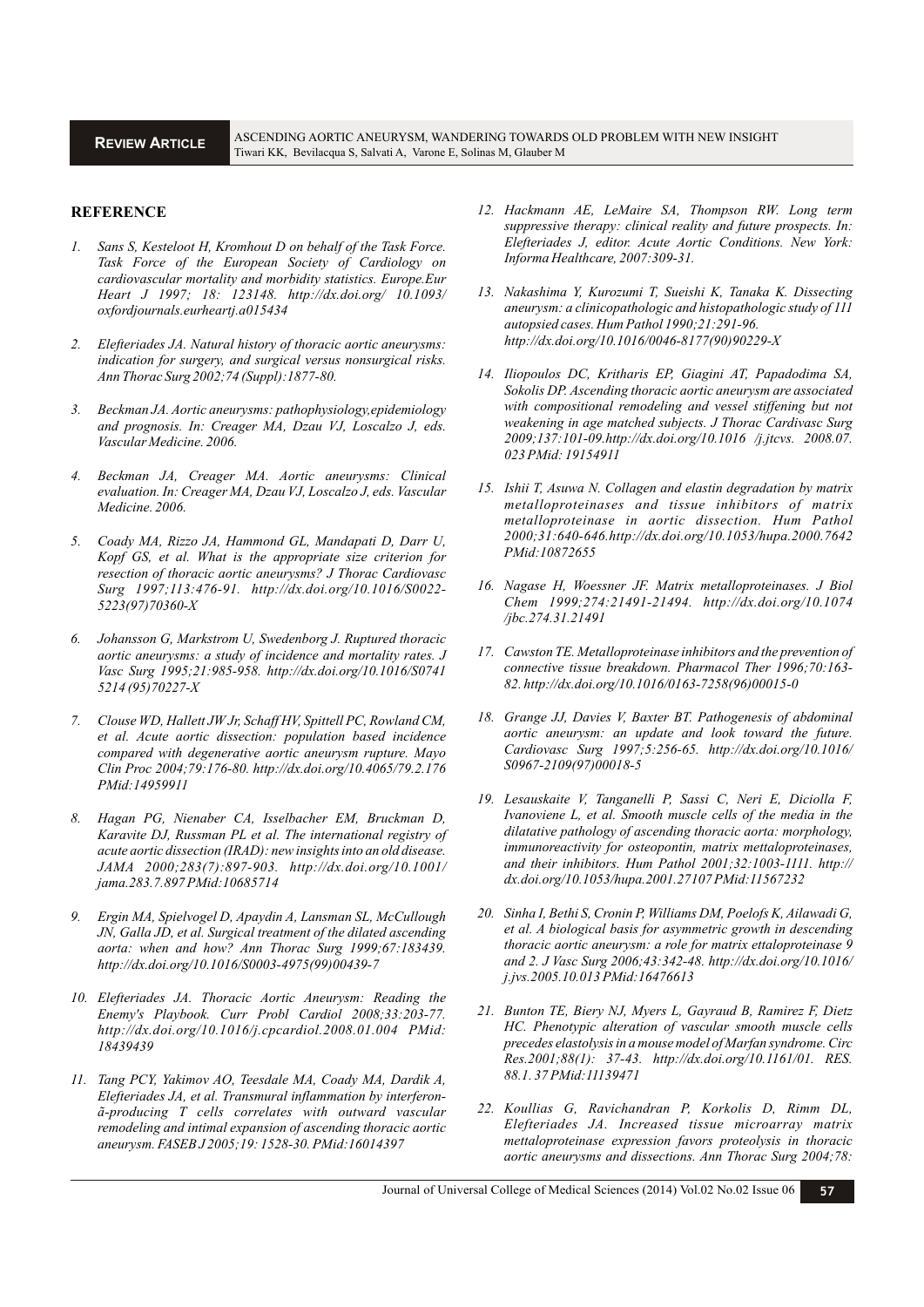*2106-11. http://dx.doi.org/10.1016/j.athoracsur.2004.05.088 PMid:15561045*

- *23. Schonbeck U, Sukhova GK, Gerdes N, Libby P. T(H)2 predominant immune responses prevail in human abdominal aortic aneurysm. Am J Pathol 2002;161:499-506. http://dx.doi.org/10.1016/S0002-9440(10)64206-X*
- *24. Groenink M, Langerak SE, Vandavel E, van der Wall EE, Mulder BJM, van der Wal AC, et al. The influence of aging and aortic stiffness on permanent dilatation and breaking stress of the thoracic descending aorta. Cardivasc Res 1999;43:471-80. http://dx.doi.org/10.1016/S0008-6363(99)00095-4*
- *25. Elefteriades JA. Preface. In: Elefteriades JA, editor. Diseases of the aorta. Cardiol Clin 1999;17:i-850.*
- *26. Juvonen T, Ergin MA, Galla JD, Lansman SL, McCullough JN, Levy D, et al. Prospective study of the natural history of thoracic aortic aneurysms. Ann Thorac Surg 1997;63:1533-45. http://dx.doi.org/10.1016/S0003-4975(97)00414-1*
- *27. Vorp DA, Vande Geest JP. Biomechanical determinants of abdominal aortic aneurysm rupture. Arterioscler Thromb Vasc Biol2005;25:1558-66. http://dx.doi.org/ 10.1161/ 01.ATV. 0000174129.77391.55 PMid:16055757*
- *28. Lehmann ED, Gosling RG, Parker JR, de-Silva T, Taylor MG. A blood pressure independent index of aortic distensibillity. Br J Radiol 1993;66:126-31. http://dx.doi.org/10.1259/0007-1285- 66-782-126 PMid:8457825*
- *29. Bramwell JC, Hill AY. Velocity of transmission of the pulsewave and elasticity of arteries. Lancet 1922; 891-892. http://dx. doi. org /10.1016/S0140-6736(00)95580-6*
- *30. Lehmann ED. Clinical value of aortic pulse wave velocity measurement. Lancet 1999;354:528-529. http://dx.doi.org/ 10.1016/ S0140-6736(99)00179-8*
- *31. Koullias G, Modak R, Tranquilli M, Korkolis DP, Barash P, Elefteriades JA. Mechanical deterioration underlies malignant behavior of aneurismal human ascending aorta. J Thorac Cardiovasc Surg 2005;130:677-83. http://dx.doi.org/ 10.1016/ j.jtcvs.2005.02.052 PMid:16153912*
- *32. Okamoto RJ, Wagenseil JE, DeLong WR, Peterson SJ, Kouchoukos NT, Sundt TM III. Mechanical properties of dilated human ascending aorta. Ann Biomed Eng 2002;30:614-35. http://dx.doi.org/10.1114/1.1484220*
- *33. Vorp DA, Schiro BJ, Ehrlich MP, Juvonen TS, Ergin MA, Griffith BP. Effect of aneurysm on the tensile strength and biomechanical behavior of the ascending thoracic aorta. Ann Thorac Surg 2003; 75:1210-14. http://dx.doi.org/10.1016 /S0003-4975(02)04711-2*
- *34. Savolainen A, Keto P, Hekali P, Nislua L, Kaitila I, Viitasalo M,*

*et al. Aortic distensibility in children with the Marfan syndrome. Am J Cardiol 1992; 70:691693. http://dx.doi.org /10.1016 /0002-9149(92)90215-K*

- *35. Groenink M, de Roos A, Mulder BJ, Verbeeten B Jr, Timmermans J, Zwinderman AH, et al. Biophysical properties of the normal-sized aorta in patients with Marfan syndrome: evaluation with MR flow mapping. Radiology 2001;219:53540. http://dx.doi.org/10.1148/radiology.219.2.r01ma01535 PMid: 11323484*
- *36. Mohan D, Melvin JW. Failure properties of passive human aortic tissue. II-Biaxial tension tests. J Biomech 1983;16:31- 44. http://dx.doi.org/10.1016/0021-9290(83)90044-1*
- *37. Mitchell GF, Parise H, Benjamin EJ, Larson MG, Keyes MJ, Vita JA, et al. Changes in the arterial stiffness and wave reflection with advancing age in healthy men and women: the Framingham Heart Study. Hypertension 2004;43:1239-45. http://dx.doi.org/10.1161/01.HYP.0000128420.01881.aa PMid: 15123572*
- *38. Mohr-Kahaly S, Erbel R. Advantages of biplane and multiplane transesophageal echocardiography for the morphology of the aorta. Am J Card Imaging 1995; 9: 11520. PMid :779537*
- *39. Elefteriades JA, Farkas EA. Thoracic aortic aneurysm. Clinically pertinent controversies and uncertainties. J Am Coll Card 2010;55:841-55. http://dx.doi.org/10.1016/j .jacc.2009. 08.084 PMid:20185035*
- *40. Sommer T, Fehske W, Holzknecht N, Smekal AV, Keller E, Lutterbey G, et al. Aortic dissection: a comparative study of diagnosis with spiral CT, multiplanar transesophageal echocardiography, and MR imaging. Radiology 1996; 199:34752. http://dx.doi.org/ 10.1148/ radiology. 199.2.866 87 76 PMid:8668776*
- *41. Moore AG, Eagle KA, Bruckman D, Moon BS, Malouf JF, Fattori R, et al. Choice of computed tomography, transesophageal echocardiography, magnetic resonance imaging, and aortogrpahy in acute aortic dissection: International registry of Acute aortic dissection (IRAD). Am J Cardiol 2002;89:1235-38. http://dx.doi.org/10.1016/S0002- 9149 (02)02316-0*
- *42. Schlosser FJ, Mojibian HR, Dardik A, Verhagen HJ, Moll FL, Muhs BE. Simultaneous sizing and preoperative risk stratification for thoracic endovascular aneurysm repair: role of gated computed tomography. J Vasc Surg 2008;48:561- 70.http://dx.doi.org/10.1016/j.jvs.2008.04.055 PMid: 18586438*
- *43. Nienaber CA, von Kodolitsch Y, Peterson B, Loose R, Helmchen A, Spielmann R. Intramural hemorrhage of the aorta: diagnostic and therapeutic implications. Circulation 1995;92:1465-72. http://dx.doi.org/10.1161/01.CIR.92.6.1465 PMid: 7664428*